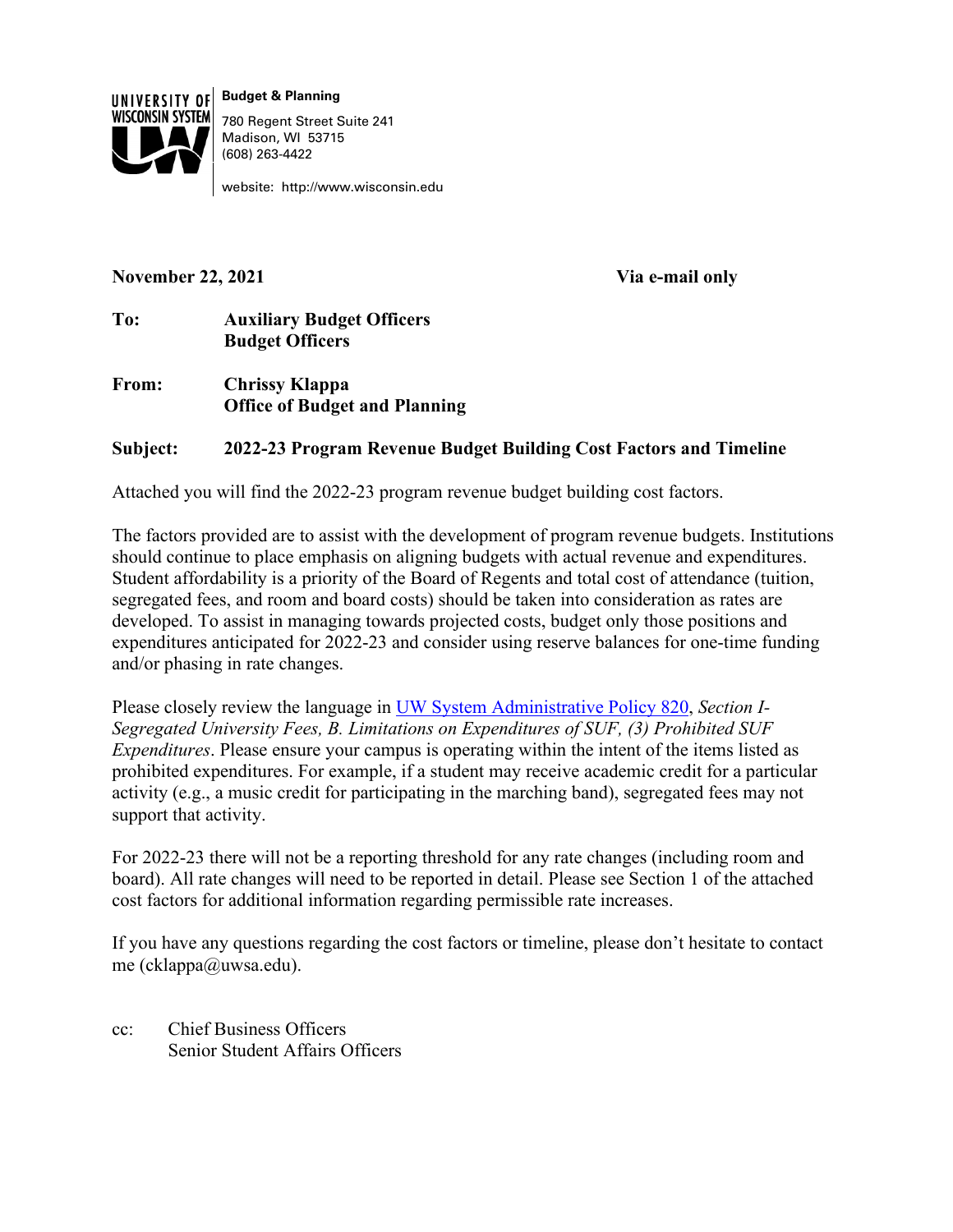## **2022-23 University of Wisconsin System Program Revenue Budget Building Cost Factors**

## **1) Proposed Rate Changes**

All rate increases or decreases will be highly scrutinized, and documentation may be requested for changes. Any change in rates for segregated fees and room and board, whether an increase or a decrease, will need to be explained in the budget submission.

Increases in rates should be limited to:

- Pay plan and associated fringe benefit increases for 2022-23
- Documented contractual increases
- Debt service
- Enumerated capital projects
- Proposed student-initiated programming
- Student safety

## **Changes needed due to decreasing enrollments will need to be managed within current rates (with the exception of debt service).**

Room and board rate increases will have to be itemized and reported to the Board in the same manner that segregated fees have been reported in the past. Additionally, institutions will need to provide **all** room, meal, and textbook rental rates available for students. Starting with 2019-20, room and board rates are reported as the average rate for the majority of students. All Board approved rates should be implemented on campus and rates reported in the annual Tuition & Fee Report should be consistent with Board approved rates.

A template will be provided in January for reporting on the rate changes.

## **2) Pay Plan Increases**

The 2021-23 Biennial Budget included funding for a proposed 2% pay plan implemented on January 2, 2022 and an additional proposed 2% pay play implemented on January 1, 2023. Budgets for 2022-23 will need to include the second half of the 2% pay plan implemented on January 2, 2022 and the first half of the 2% pay plan implemented on January 1, 2023. At this time, the pay plan has not been approved by JCOER. However, institutions should include the proposed amounts in their planning.

## **3) Fringe Benefits**

The 2021-23 UW System composite fringe benefit rates (all institutions, all funds) are 37.91% for permanent staff, 27.42% for graduate assistants, 18.45% for LTE, and 1.79% for student help. Institutions should use their own experience in establishing fringe benefit rates for employees, taking the following information into consideration:

## • **Health Insurance Cost Increases**

The Department of Employee Trust Funds (ETF) has indicated that there will be an overall 3.4% health insurance increase in calendar year 2022. The actual change will vary based upon the plans available in a region.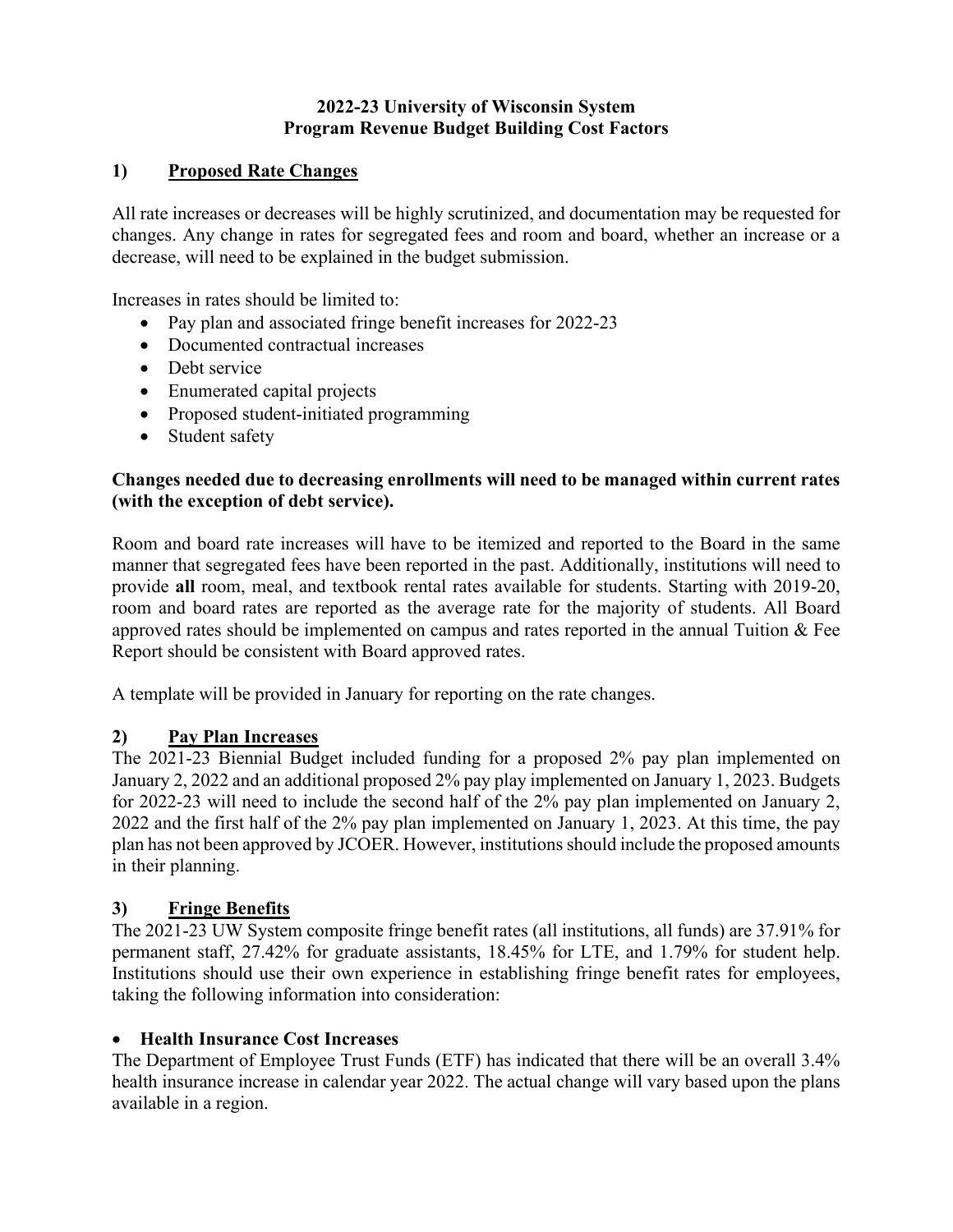#### • **Retirement Cost Increases**

The UW composite fringe benefit rate assumes that employer contributions to the Wisconsin Retirement System (WRS) and Sick Leave Conversion is 7.85% in the calendar year 2021. The rate for calendar year 2022 is 7.30%. WRS will decrease from 6.75% to 6.50% and Sick Leave Conversion will decrease from 1.1% to 0.8%.

#### • **Prior Service Increases**

The UW System is assessed a share of the State's bond payments related to Prior Service costs based upon the UW's proportional share of the entire State's payroll. The UW System sets what percentage needs to be added to the fringe benefit rates to make these payments. In October 2021 this percentage was increased from 3.00% to 3.50%. These payments are expected to increase annually until 2025-26, then start to decline. It is anticipated that the rate will increase to 3.75% in 2022-23.

## **4) Enrollments**

Please use your campuses anticipated 2022-23 enrollments.

## **5) Interest Income**

The assumption for interest on the State Investment Fund remains at 0.1% for the next year. Please use this rate when estimating interest earnings.

#### **6) Chargebacks**

There are a number of chargebacks to UW System institutions that can be distributed by funding source to assess a fair share of the cost to program revenue operations. These include charges for Common Systems, the System Network, Fund 128, STAR and Financial Services Assessments and a DOA Legal Services assessment. The most recent assessment amounts available are included below, however, the prior actual experience is the best indicator for future assessments.

|                                                                                                        | FY21         |                |  | 2020-21         |           |             |                          |             |         |               |         |           |        |             |           |
|--------------------------------------------------------------------------------------------------------|--------------|----------------|--|-----------------|-----------|-------------|--------------------------|-------------|---------|---------------|---------|-----------|--------|-------------|-----------|
|                                                                                                        | 2020-2021    | FY21           |  | Multi-          |           |             |                          |             |         | FY21          |         | FY21      |        | <b>FY21</b> |           |
|                                                                                                        | EDC (former  | 2020-2021      |  | Insitutional IT |           | <b>FY21</b> |                          | <b>FY21</b> |         | 2020-2021     |         | 2020-2021 |        | 2020-2021   |           |
|                                                                                                        | Common       | System         |  | contracts*      |           | 2020-2021   |                          | 2020-2021   |         | Financial     |         | DOA Legal |        | Municipal   |           |
|                                                                                                        | Systems)     | Network        |  | chargebacks     |           | Fund 128    |                          | <b>STAR</b> |         | Services      |         | Services  |        | Services    |           |
| Madison                                                                                                | \$12,246,849 | \$.<br>549,506 |  | S.              | 677,759   | S.          | 206,374                  | S           | 68,560  | <sup>\$</sup> | 25,923  | \$        | 18,436 | S.          | 4,387,561 |
| Milwaukee                                                                                              | 5,576,092    | 194,125        |  |                 | 327,790   |             | 41,552                   |             | 30,974  |               | 11,711  |           | 2,193  |             | 509,049   |
| Eau Claire                                                                                             | 1,894,986    | 63,551         |  |                 | 166,058   |             | 23,489                   |             | 15,999  |               | 6,049   |           | 1,244  |             | 149,374   |
| Green Bay                                                                                              | 1,151,722    | 38,627         |  |                 | 156,742   |             | 11,106                   |             | 17,206  |               | 6,506   |           | 609    |             | 96,723    |
| La Crosse                                                                                              | 1,825,150    | 60,983         |  |                 | 226,762   |             | 18,298                   |             | 18,367  |               | 6,944   |           | 852    |             | 185,113   |
| Oshkosh                                                                                                | 2,074,042    | 68,407         |  |                 | 175,434   |             | 19,219                   |             | 17,155  |               | 6,487   |           | 847    |             | 181,001   |
| Parkside                                                                                               | 703,479      | 23,733         |  |                 | 128,901   |             | 4,665                    |             | 11,557  |               | 4,370   |           | 495    |             | 47,512    |
| Platteville                                                                                            | 1,530,234    | 50,977         |  |                 | 171,494   |             | 16,874                   |             | 17,251  |               | 6,523   |           | 571    |             | 152,659   |
| River Falls                                                                                            | 1,010,489    | 34,094         |  |                 | 143,455   |             | 13,902                   |             | 15,502  |               | 5,861   |           | 629    |             | 73,559    |
| Stout                                                                                                  | 1,581,633    | 53,831         |  |                 | 173,388   |             | 17,554                   |             | 17,701  |               | 6,693   |           | 876    |             | 148,208   |
| Stevens Point                                                                                          | 1,748,451    | 58,985         |  |                 | 181,283   |             | 16,382                   |             | 21,118  |               | 7,985   |           | 648    |             | 129,341   |
| Superior                                                                                               | 506,904      | 17,769         |  |                 | 84,933    |             | 2,587                    |             | 13,894  |               | 5,254   |           | 363    |             | 36,471    |
| Whitewater                                                                                             | 2,040,748    | 67,310         |  |                 | 225,164   |             | 20,097                   |             | 18,241  |               | 6,897   |           | 950    |             | 193,206   |
| Sys. Adm.                                                                                              | 448,634      | 18,102         |  |                 | 70,461    |             | $\overline{\phantom{0}}$ |             | 17,720  |               | 6,700   |           | 406    |             | 98,712    |
| Total                                                                                                  | \$34,339,413 | 1,300,000<br>S |  | S               | 2,909,624 | \$          | 412,098                  | \$          | 301,245 | \$            | 113,903 | \$        | 29,119 | \$          | 6,388,489 |
| 2020-21 Multi-Insitutional IT contracts*: EAB, CommonSpot, ESRI, Phishline, Qualtrics, SPSS, Turnitin. |              |                |  |                 |           |             |                          |             |         |               |         |           |        |             |           |